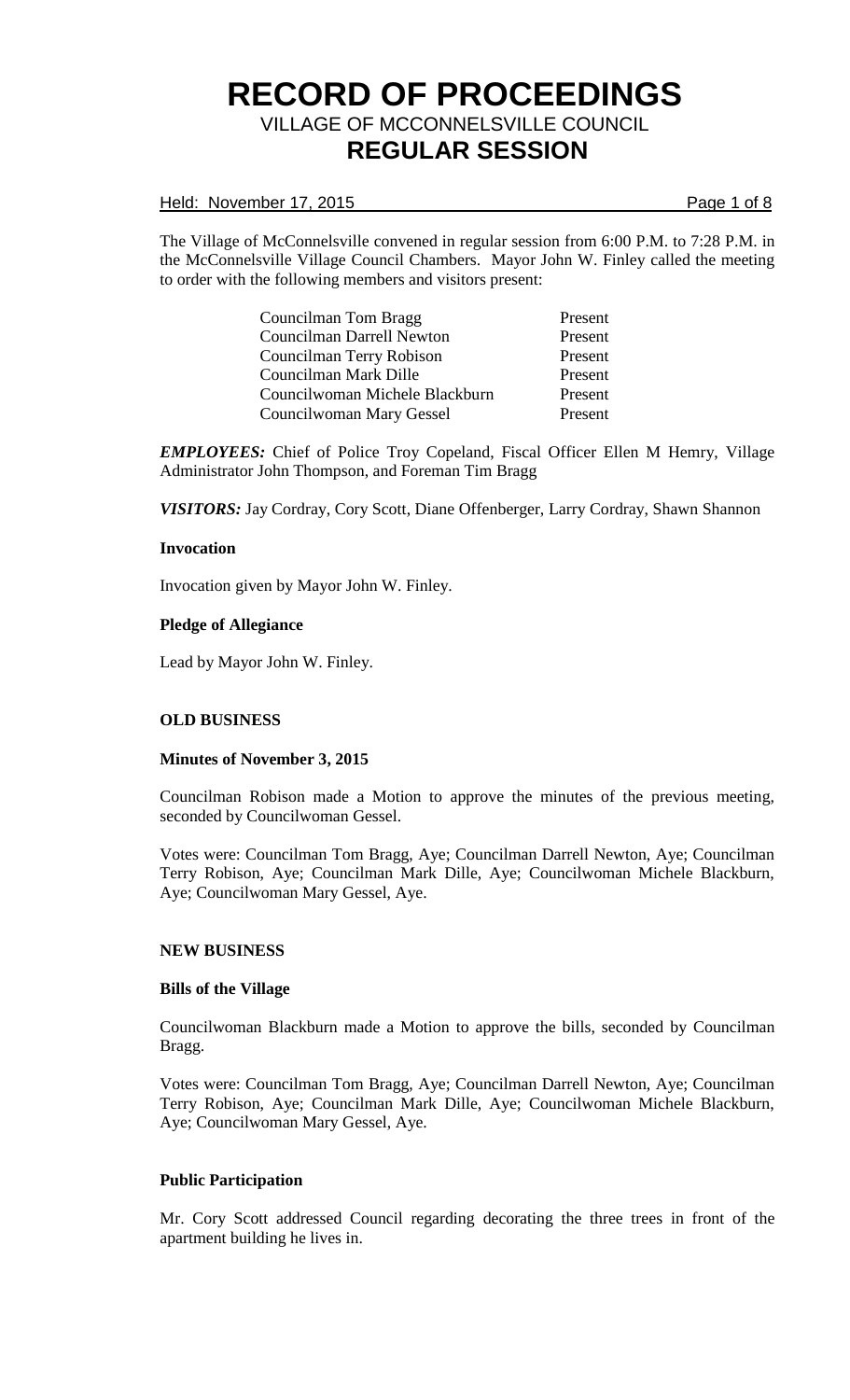### Held: November 17, 2015 **Page 2 of 8**

Village Administrator Thompson stated there is nothing he is aware of that would prevent him from doing so.

Councilman Newton made a Motion to allow him to use the Village's electricity, seconded by Councilman Robison.

Votes were: Councilman Tom Bragg, Aye; Councilman Darrell Newton, Aye; Councilman Terry Robison, Aye; Councilman Mark Dille, Aye; Councilwoman Michele Blackburn, Aye; Councilwoman Mary Gessel, Aye.

The Motion Carried. They cautioned him to be careful when doing so; and, to make sure there were no extension cords across the sidewalk.

Mr. Larry Cordray addressed council stating he had a couple of issues he would like to discuss with them. Mr. Cordray's first concern was the parking on East Jefferson Avenue where the old school house used to set. Mr. Cordray stated the larger dual cab trucks stick out into the lane of traffic making you have to go into the left lane when turning onto Jefferson from State Route 78. His other concern was parked cars by Shrivers on Liberty Avenue. There have been close calls when they back out into traffic. Mr. Cordray suggests parallel parking.

Mayor Finley thanked Mr. Cordray for bringing his concerns to Council, turned the matter over to the Streets and Alleys Committee for review; and, to bring a recommendation back to Council.

## **Mayor John W. Finley**

Mayor Finley stated as all were aware, the traffic lights fell down at Tenth and Main Street. The poles rusted off at the ground and they fell down, we had previously checked the poles; however, you could not see it from the outside as they rusted from the inside out. Mayor Finley stated no one or nothing was hit other than the ground. Mayor Finley stated the Village Administrator has been in contact with Jess Howard Electric and they should have the estimates in within the next couple of days.

Village Administrator Thompson stated he thinks the cost will be between \$15,000-\$20,000 to put up the poles and cables.

Councilman Dille questioned if we could do the armed poles.

Village Administrator Thompson stated the cost would be too much; and, the time frame would be a lot longer.

Mayor Finley stated he contacted Debbie Foust, the Planning and Engineering Administrator with ODOT; and, there isn't any funding available to help us with these lights.

Discussion was made on whether or not to put the street light back up or leave it a four way stop.

Chief Copeland stated he felt the street light should be replaced.

Mayor Finley questioned if we kept it a four way stop, could we use the flashing stop signs.

Village Administrator Thompson stated the problem with the four way stop is the placement of the signs. The road widens out making it hard to see them North and South bound.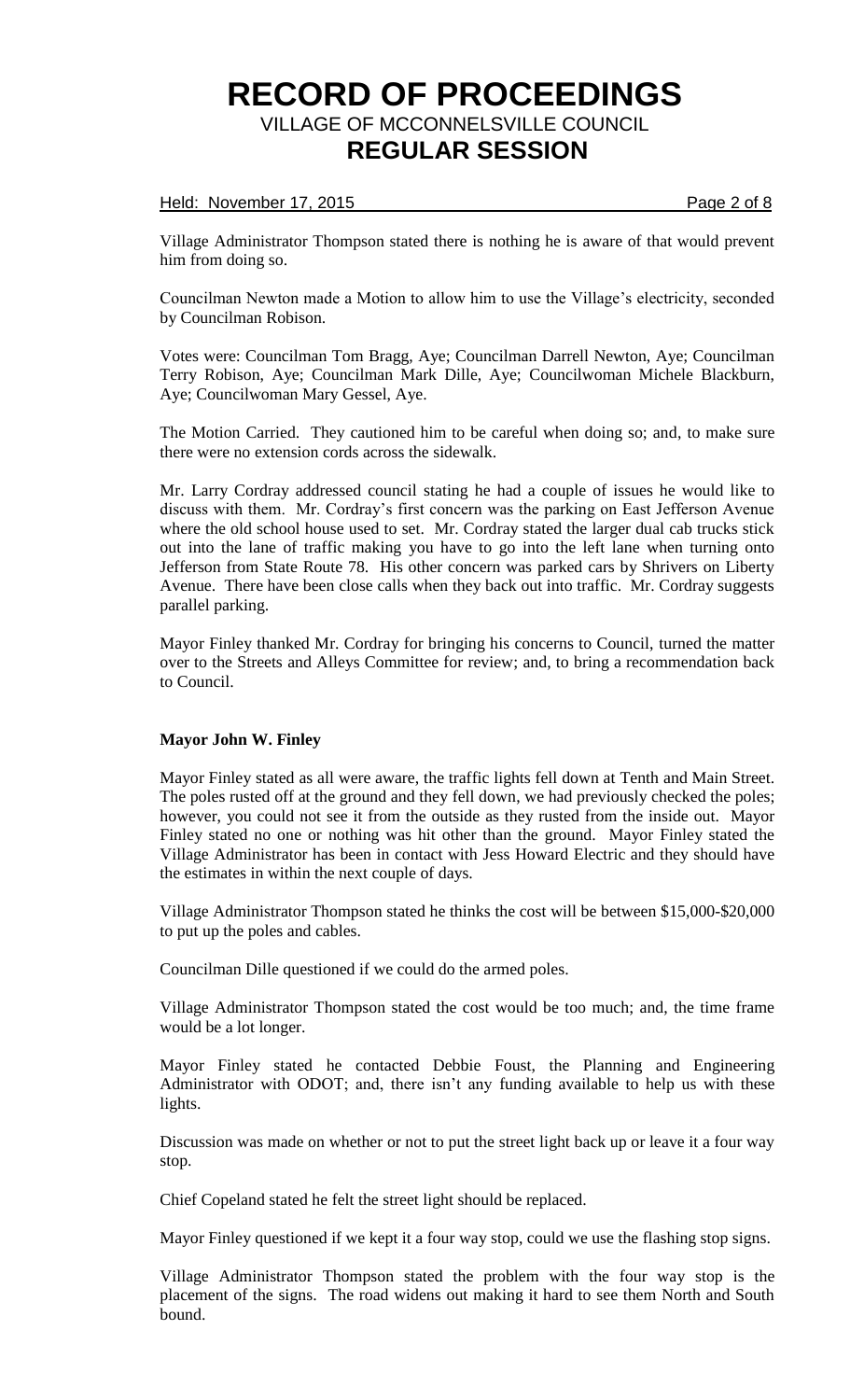#### Held: November 17, 2015 **Page 3 of 8**

Councilman Newton stated he thought the new thin stop lights would be a lot lighter than what we have now.

Councilman Dille stated he would rather we look into something to make it look nicer if we were going to pay out that much money.

Chief Copeland said if we leave the stop signs, he feels it should be a two way stop since you cannot see the signs North and South on Main.

Council will wait to see what the cost estimate is before making their final decision.

Mayor Finley stated the Fiscal Officer received a letter from the Department of Commerce notifying Council of the expiring of the liquor permits and their renewal in February 2016. Council can object to any renewals that are a problem in our community, this must be done by January 4, 2016. Mayor Finley stated he would like to discuss this with Council to see if there are any we might wish to object to, he asked Council to review this and he will bring it to the next meeting for discussion.

Mayor Finley reported he received a newsletter from the Mayor's Association of Ohio, if any of Council wishes to review it. Mayor Finley stated he attends a yearly meeting and serves on the committee.

Mayor Finley reported he received information on the Ohio Ethics Laws and the Ethics Commission. Mayor Finley reminded Council that everyone needs to attend a class on this each term. Mayor Finley stated he will be attending an ethics class tomorrow for the Ohio Fire Council.

Mayor Finley reported he went to a meeting with Buckeye Hills this past Wednesday, November  $11^{th}$ ; it was held at the Riecker Building and sponsored by Shannon Wells. There were several people in attendance, it was very well served. They provided a walking tour of the Village of McConnelsville and visited the Opera House. Mayor Finley stated the ARC Executive Director, Scott Hamilton along with several other Senators and Congressmen were represented.

Mayor Finley reported the Fiscal Officer has put out a notice of no spending after December 4<sup>th</sup>. The only exception is in an emergency; and, a purchase order must be cut.

Mayor Finley reported he met with a Grant Writer that works for ADR Engineering out of Newark. He will attend the next Council Meeting to discuss Grant Writing and the things that have changed.

Mayor Finley reported he appointed Bruce Lanning to the Park Board to represent the Village of McConnelsville.

## **Ordinance 15-22**

Mayor Finley introduced Ordinance 15-22, AN ORDINANCE REPEALING ORDINANCE 84-20.

Councilwoman Gessel questioned what recommendation the committee came up with when they met last week. Councilman Bragg stated they did not come up with a recommendation.

After a brief discussion, Council decided to table Ordinance 15-22 until the next meeting for more review.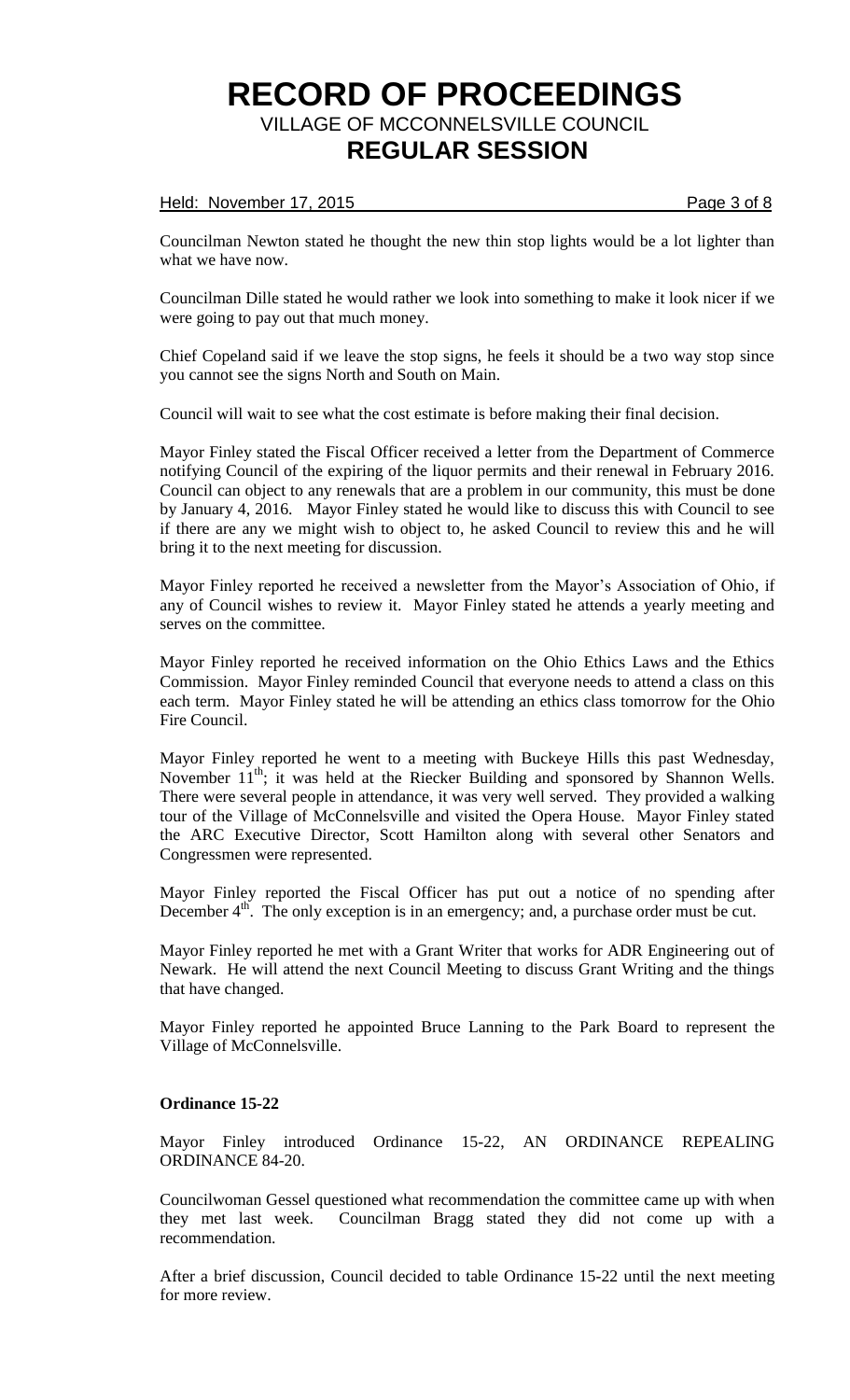### Held: November 17, 2015 **Page 4 of 8**

Fiscal Officer Hemry stated a decision needed to be made on this before the new Income Tax Ordinance can be completed; and, it must be passed and in effect by January 1, 2016.

### **Ordinance 15-23**

Mayor Finley introduced Ordinance 15-23, AN ORDINANCE ESTABLISHING CURFEW LIMITS.

Councilman Bragg made a Motion to pass Ordinance 15-23 on the second reading, seconded by Councilman Newton.

Votes were: Councilman Tom Bragg, Aye; Councilman Darrell Newton, Aye; Councilman Terry Robison, Aye; Councilman Mark Dille, Aye; Councilwoman Michele Blackburn, Aye; Councilwoman Mary Gessel, Aye.

Ordinance 15-23 passed on the second reading.

#### **Resolution 15-25**

Mayor Finley introduced Resolution 15-25, A RESOLUTION TO MAKE TEMPORARY APPROPRIATIONS FOR 2016 EXPENSES FOR THE VILLAGE OF MCCONNELSVILLE.

Councilman Robison made a Motion to suspend the rules requiring three separate and disctinct readings and place on emergency measure, seconded by Councilman Newton.

Votes were: Councilman Tom Bragg, Aye; Councilman Darrell Newton, Aye; Councilman Terry Robison, Aye; Councilman Mark Dille, Aye; Councilwoman Michele Blackburn, Aye; Councilwoman Mary Gessel, Aye.

Councilwoman Gessel made a Motion to adopt Resolution 15-25 on emergency measure, seconded by Councilman Dille.

Votes were: Councilman Tom Bragg, Aye; Councilman Darrell Newton, Aye; Councilman Terry Robison, Aye; Councilman Mark Dille, Aye; Councilwoman Michele Blackburn, Aye; Councilwoman Mary Gessel, Aye.

Resolution 15-25 was duly adopted.

#### **Resolution 15-26**

Mayor Finley introduced Resolution 15-26, A RESOLUTION TRANSFERRING APPROPRIATIONS WITHIN THE SEWER FUND.

Councilwoman Blackburn made a Motion to suspend the rules requiring three separate and disctinct readings and place on emergency measure, seconded by Councilman Dille.

Votes were: Councilman Tom Bragg, Aye; Councilman Darrell Newton, Aye; Councilman Terry Robison, Aye; Councilman Mark Dille, Aye; Councilwoman Michele Blackburn, Aye; Councilwoman Mary Gessel, Aye.

Councilwoman Gessel made a Motion to adopt Resolution 15-26 on emergency measure, seconded by Councilman Robison.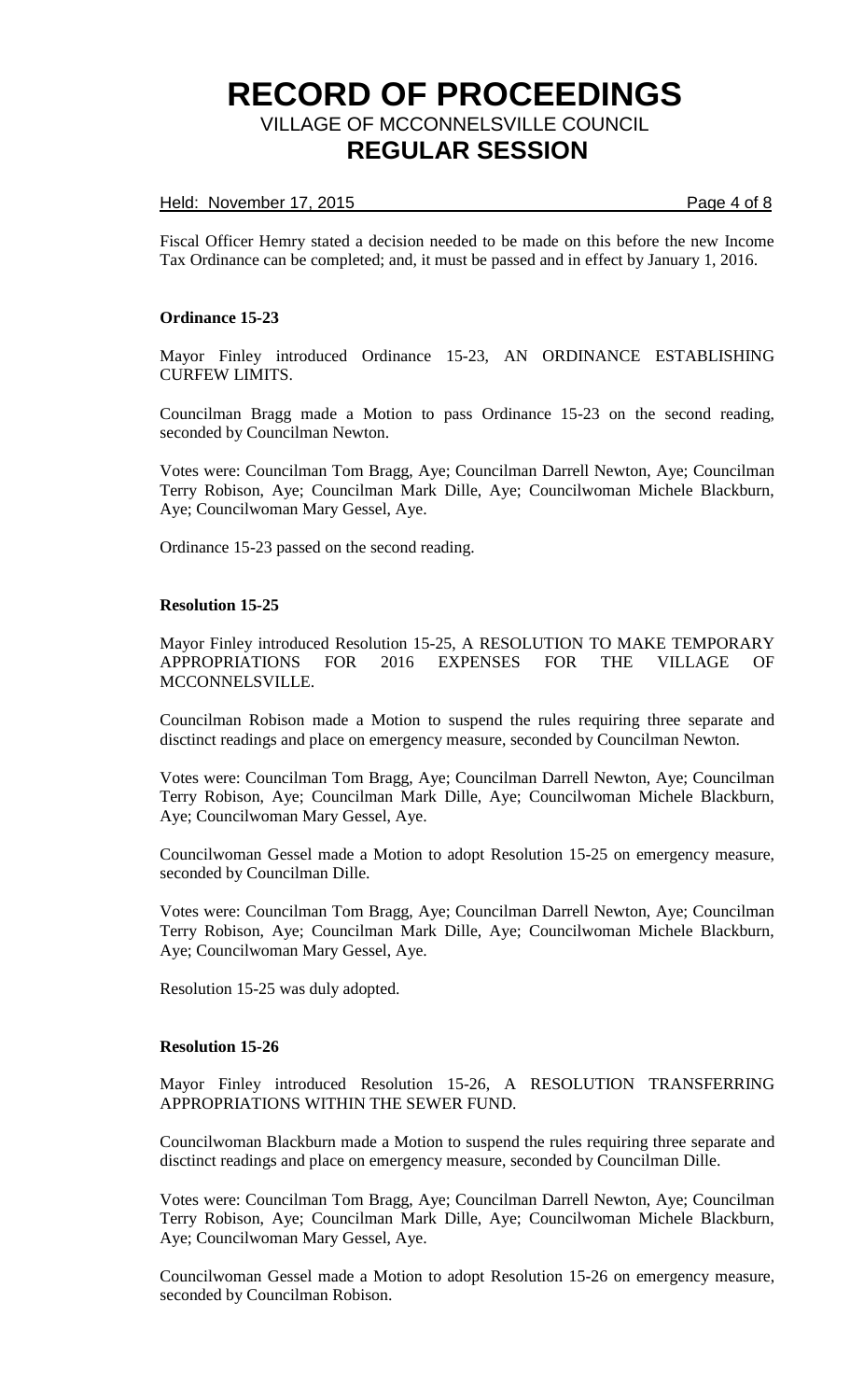### Held: November 17, 2015 **Page 5 of 8**

Votes were: Councilman Tom Bragg, Aye; Councilman Darrell Newton, Aye; Councilman Terry Robison, Aye; Councilman Mark Dille, Aye; Councilwoman Michele Blackburn, Aye; Councilwoman Mary Gessel, Aye.

Resolution 15-26 was duly adopted.

#### **Streets and Alley Committee**

Councilman Dille reported the committee met at the Kroger parking area and they are making the recommendation to remove the three posts and put in a temporary single lane gravel base driveway from their parking lot to the Wharf Park parking lot. This will be one way and an exit only. The committee is hoping this will help eliminate some of the traffic congestion.

Mayor Finley stated it will be posted for no heavy truck traffic as well.

Village Administrator Thompson stated the alley will be posted one way off of Main Street through Kroger parking lot and into the Wharf Park parking lot. Everyone will enter Kroger parking lot off of Main Street and exit through either of the alley ways.

#### **Ordinance 15-27**

Mayor Finley introduced Ordinance 15-27, AN ORDINANCE TO MAKE THE ALLEYS ADJACENT TO 240 WEST MAIN STREET (THE KROGERS STORE) TEMPORARILY ONE WAY.

Councilman Robison made a Motion to suspend the rules requiring three separate and disctinct readings and place on emergency measure, seconded by Councilman Dille.

Votes were: Councilman Tom Bragg, Aye; Councilman Darrell Newton, Aye; Councilman Terry Robison, Aye; Councilman Mark Dille, Aye; Councilwoman Michele Blackburn, Aye; Councilwoman Mary Gessel, Aye.

Councilman Dille made a Motion to adopt Ordinance 15-27 on emergency measure, seconded by Councilman Bragg.

Votes were: Councilman Tom Bragg, Aye; Councilman Darrell Newton, Aye; Councilman Terry Robison, Aye; Councilman Mark Dille, Aye; Councilwoman Michele Blackburn, Aye; Councilwoman Mary Gessel, Aye.

Ordinance 05-27 was duly adopted.

## **Village Administrator John Thompson**

Village Administrator Thompson reported the Village has received load of salt to start the winter and we will pick up leaves until it freezes on the ground. Residents are to continue calling the office when they have them ready.

Village Administrator Thompson reported he met with Foreman Bragg and discussed the lights on the monument. He will get with Jim Eppley to see if we can light it up a little better. They are going to put strips of reflective tape on the corners.

Village Administrator Thompson reported he will be advertising for bids for the Kennebec Hawk Interconnect on December 2, 2015. The bid opening will be on Monday, December 14<sup>th</sup> in the Commissioner's Office.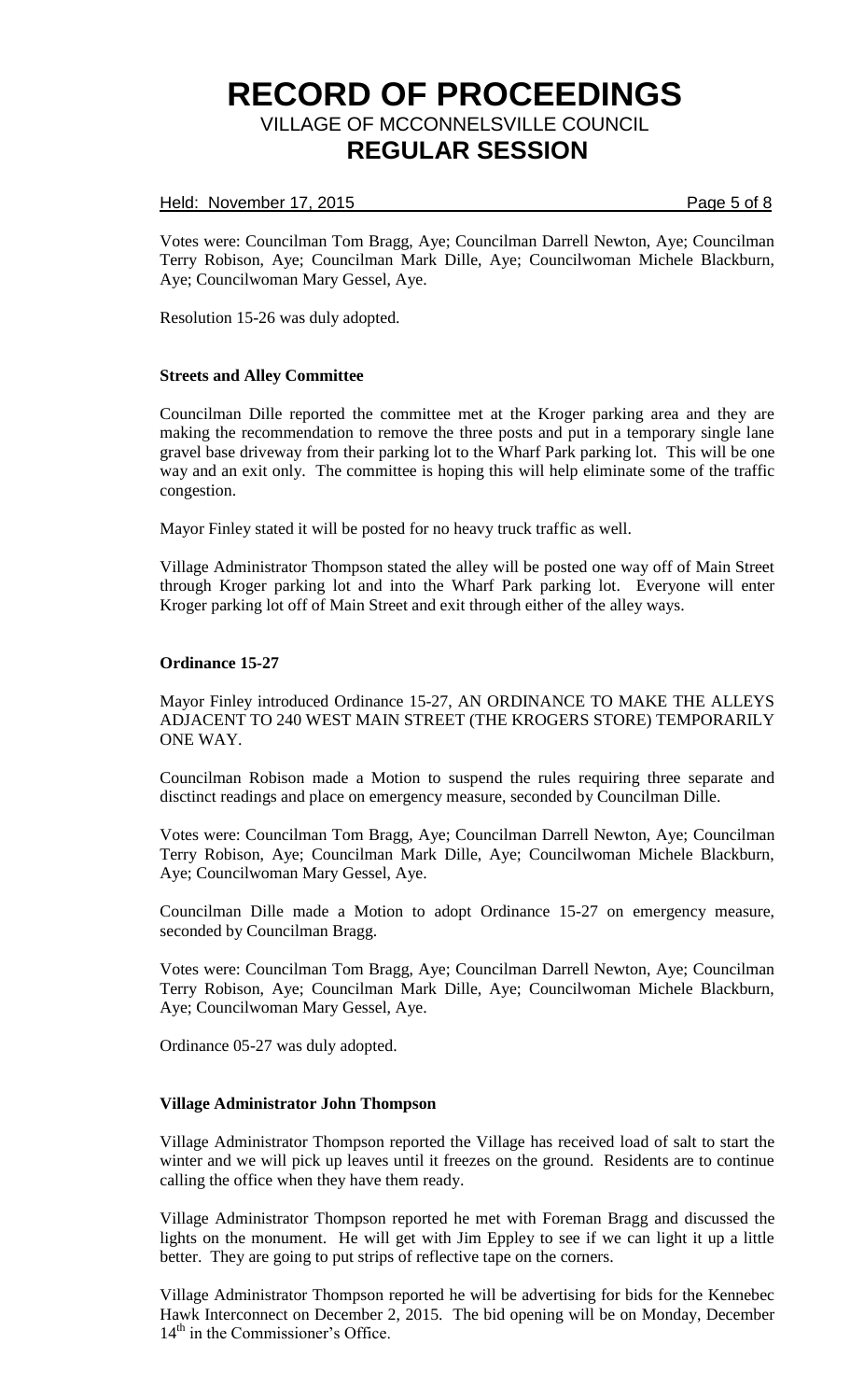### Held: November 17, 2015 **Page 6 of 8**

Councilman Bragg requested Village Administrator Thompson to e-mail the estimates for the traffic lights out once he receives them.

## **Chief of Police Troy Copeland**

Chief Copeland reported one of the village cruisers hit a deer on Airport Road causing the K9 Cruiser to be out of service right now. Chief Copeland stated he is waiting on an estimate from the Insurance Company.

Chief Copeland reported two of the officers were randomly drug tested this month; we are keeping up to date on drug testing.

Chief Copeland reported Domino's is having a benefit for Samo on December  $1<sup>st</sup>$ . Fifteen percent of their sales will be donated for the maintenance of Samo.

### **Recreation Committee**

Councilman Dille reported he attended the Recreation Board meeting on November 9<sup>th</sup>. He stated there were very few members there; so they are now meeting quarterly instead of monthly. The next meeting is scheduled for February 2016.

#### **Public Utilities Committee**

Councilwoman Gessel reported the Joint Utility Committee met on November 16<sup>th</sup>. Councilwoman Gessel thanked those who attended the meeting and Fiscal Officer Hemry for providing the cost of inspection and the price of the clarifier to Malta for their review prior to the meeting.

Councilwoman Gessel stated Village Administrator Thompson was there and spoke on behalf of the Village of McConnelsville. He explained everything to the committee with regards to the clarifiers and the fact that the valves at the Fourth Street Pump Station will need replaced soon at a cost of around \$9,000. He also made them aware that AEP would be contacting them concerning a staging area in the event of a major electrical outage. Village Administrator Thompson submitted the 2016 Sewer Plant budget to Malta.

Councilwoman Gessel stated Greg Hill, Mayor Malta went over the Water Treatment Plant's Capital Improvements Projects for 2016. He noted they will need to purchase a new in-line chlorine meter, a new dehumidifier and a new truck. It was noted that on capital projects it is a 50/50 cost with the Village of McConnelsville. He also discussed the maintenance improvements Malta will need to do at the Water Plant.

Councilwoman Gessel stated Malta's committee was pleased they have four new businesses and they complimented McConnelsville on getting the new grocery store.

The next scheduled Joint Utility Meeting will be held on March 21, 2016 in Malta's Council Chambers.

Councilwoman Gessel thanked Mayor Finley for appointing her as Chairman of the Public Utilities Committee this past year.

Mayor Finley stated she has done a very good job.

Councilman Robison made a Motion to allow AEP to use the Kiwanis Jaycee Community Park for the staging area in the event of a major electrical outage; seconded by Councilwoman Gessel.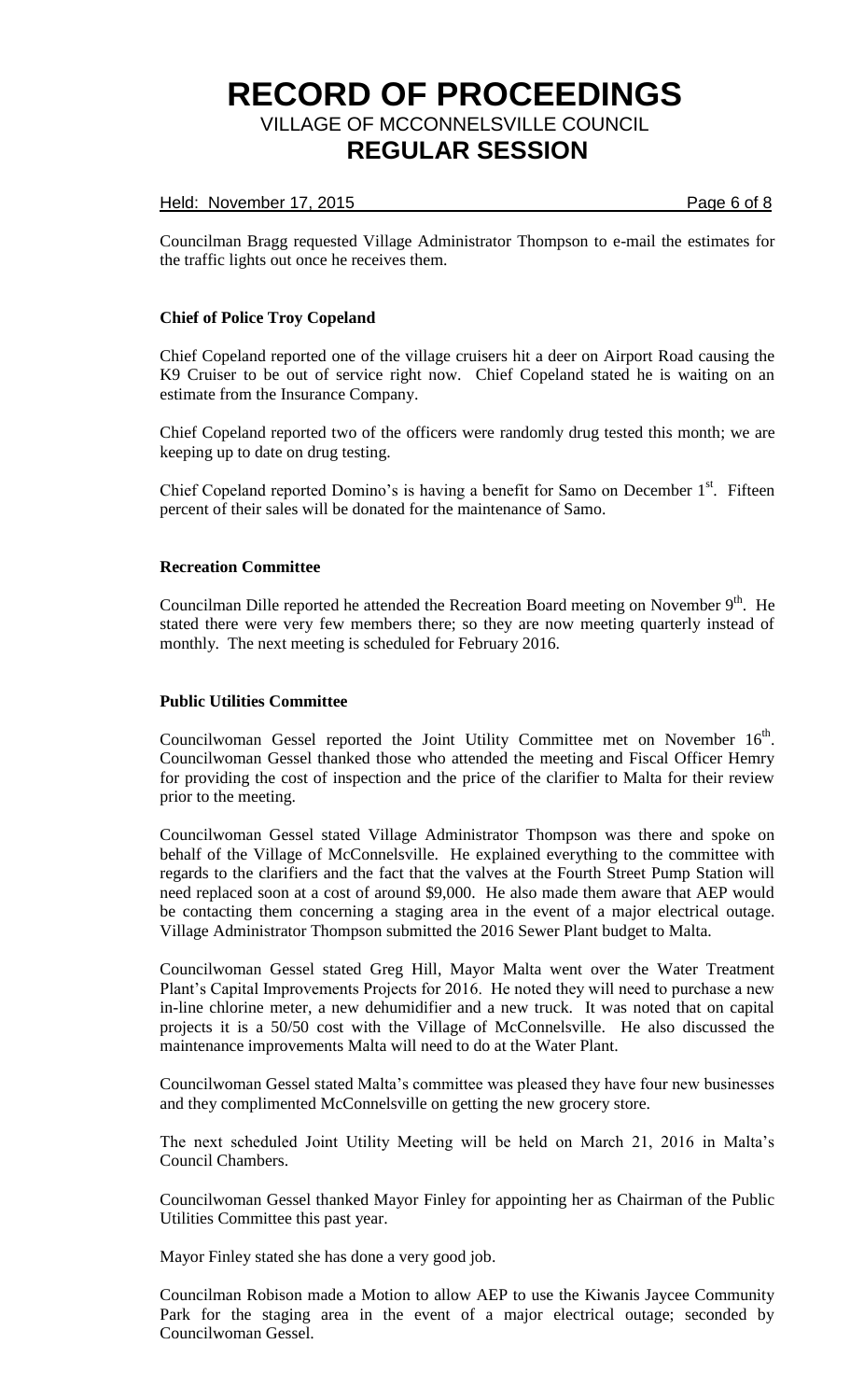### Held: November 17, 2015 **Page 7 of 8**

Votes were: Councilman Tom Bragg, Aye; Councilman Darrell Newton, Aye; Councilman Terry Robison, Aye; Councilman Mark Dille, Aye; Councilwoman Michele Blackburn, Aye; Councilwoman Mary Gessel, Aye.

#### The Motion carried.

Mayor Finley stated Village Administrator Thompson will be receiving information on this from AEP and will forward the information on to Malta. It will be a five year agreement.

Mayor Finley stated the Village of McConnelsville does not own the Water Treatment Plant and our portion of the water expenses from Malta equal to approximately 80% per month; this includes their loans, etc. If there is a capital outlay purchase, the Village's share that expense 50/50. Mayor Finley stated Malta owns 28 percent of the Sewer Treatment Plant and that is the percentage they pay each month for all expenses of the plant.

## **Finance Committee**

Mayor Finley noted the Finance Committee will need to begin discussing raises for the budget.

Councilman Bragg stated the Fiscal Officer is working up figures for the committee.

#### **Technology and Website Committee**

Mayor Finley asked Council to begin working on a policy for any public media page an employee might have. Mayor Finley stated he recently attended a seminar that highly recommends putting a policy in place. Mayor Finley stated he wanted to start 2016 with one.

#### **Other Business**

Councilman Dille requested Jay Cordray, Reporter for the Herald, to let the public know about the change of the entrance and exit to the Kroger parking lot.

Councilman Robison noted he will be attending a Chesterhill Council Meeting in December in regards to Code Red. Councilman Robison stated the cost is too high for the EMA to absorb; therefore, beginning next year there will be a charge put on the Code Red Service.

Mayor Finley stated he received an e-mail from Melanie Baldwin; The Morgan County Community of the Arts is having an opening night on November 19th in the Community Room of the Riecker Building. The purpose of the open house is to introduce them to the community and appoint representatives to serve on the board of directors.

#### **Executive Session**

Mayor Finley requested Council to go into Executive Session to discuss personnel; with no action being taken when coming out.

Councilman Bragg made Motion to go into Executive Session, seconded by Councilman Robison.

Votes were: Councilman Tom Bragg, Aye; Councilman Darrell Newton, Aye; Councilman Terry Robison, Aye; Councilman Mark Dille, Aye; Councilwoman Michele Blackburn, Aye; Councilwoman Mary Gessel, Aye.